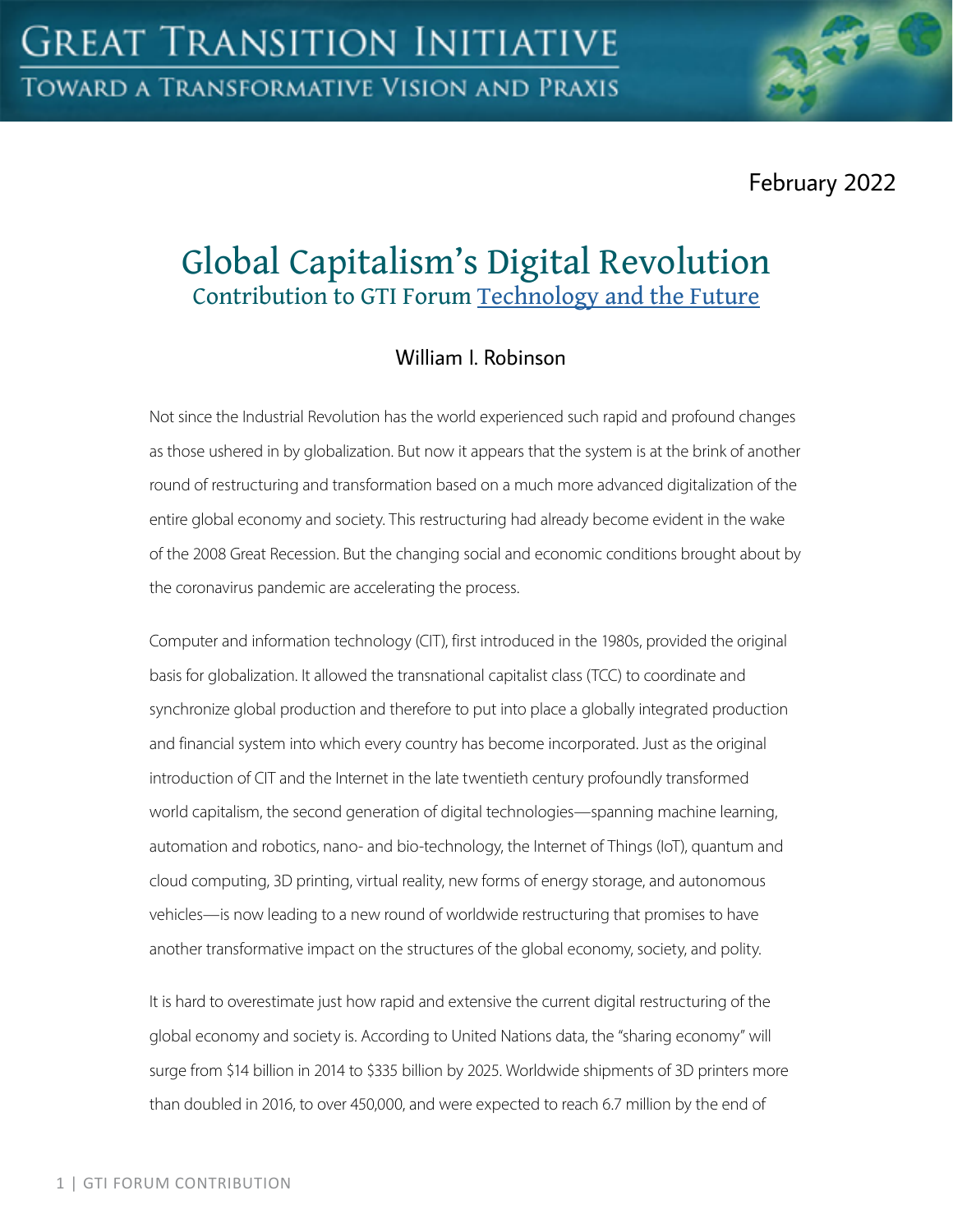2020. The global value of e-commerce is estimated to have reached \$29 trillion in 2017, which is equivalent to 36 percent of global GDP. Digitally deliverable service exports amounted in 2019 to \$2.9 trillion, or 50 percent of global services exports.<sup>1</sup>

The coronavirus pandemic has not only spotlighted how central digital services have become to the global economy; it has also accelerated this digital restructuring, which can be expected to result in a vast expansion of reduced-labor or laborless digital services, including all sorts of new telework arrangements, drone delivery, cash-free commerce, fintech (digitalized finance), tracking and other forms of surveillance, automated medical and legal services, and remote teaching involving pre-recorded instruction. The pandemic has boosted the efforts of the giant tech companies and their political agents to convert more and more areas of the economy into these new digital realms. The post-pandemic global economy will involve now a more rapid and expansive application of digitalization to every aspect of global society.

The giant tech companies, among them Microsoft, Apple, Amazon, Tencent, Alibaba, Facebook, and Google, and to which are now added Zoom and other companies boosted by the pandemic, have experienced astonishing growth over the past decade. Apple and Microsoft registered an astounding market capitalization of \$1.4 trillion each in 2020, followed by Amazon with \$1.04 trillion, Alphabet (Google's parent company) with \$1.03 trillion, Samsung with \$983 billion, Facebook with \$604 billion, and Alibaba and Tencent with some \$500 billion each. To give an idea of just how rapidly these tech behemoths have grown, Google's market capitalization went from under \$200 billion in 2008 to over one \$1 trillion in 2020, or a 500 percent increase.

As capitalists invest these billions, the global banking and investment houses become interwoven with tech capital, as do businesses across the globe that are moving to cloud computing and AI. By the second decade of the century, the global economy came to be characterized above all by the twin processes of digitalization and financialization.

The third leg in this triangulated bloc of capital is the military-industrial-security complex. As the tech industry emerged in the 1990s, it was conjoined at birth to the military-industrial-security complex and the global police state. Over the years, for instance, Google has supplied mapping technology used by the US Army in Iraq, hosted data for the Central Intelligence Agency, indexed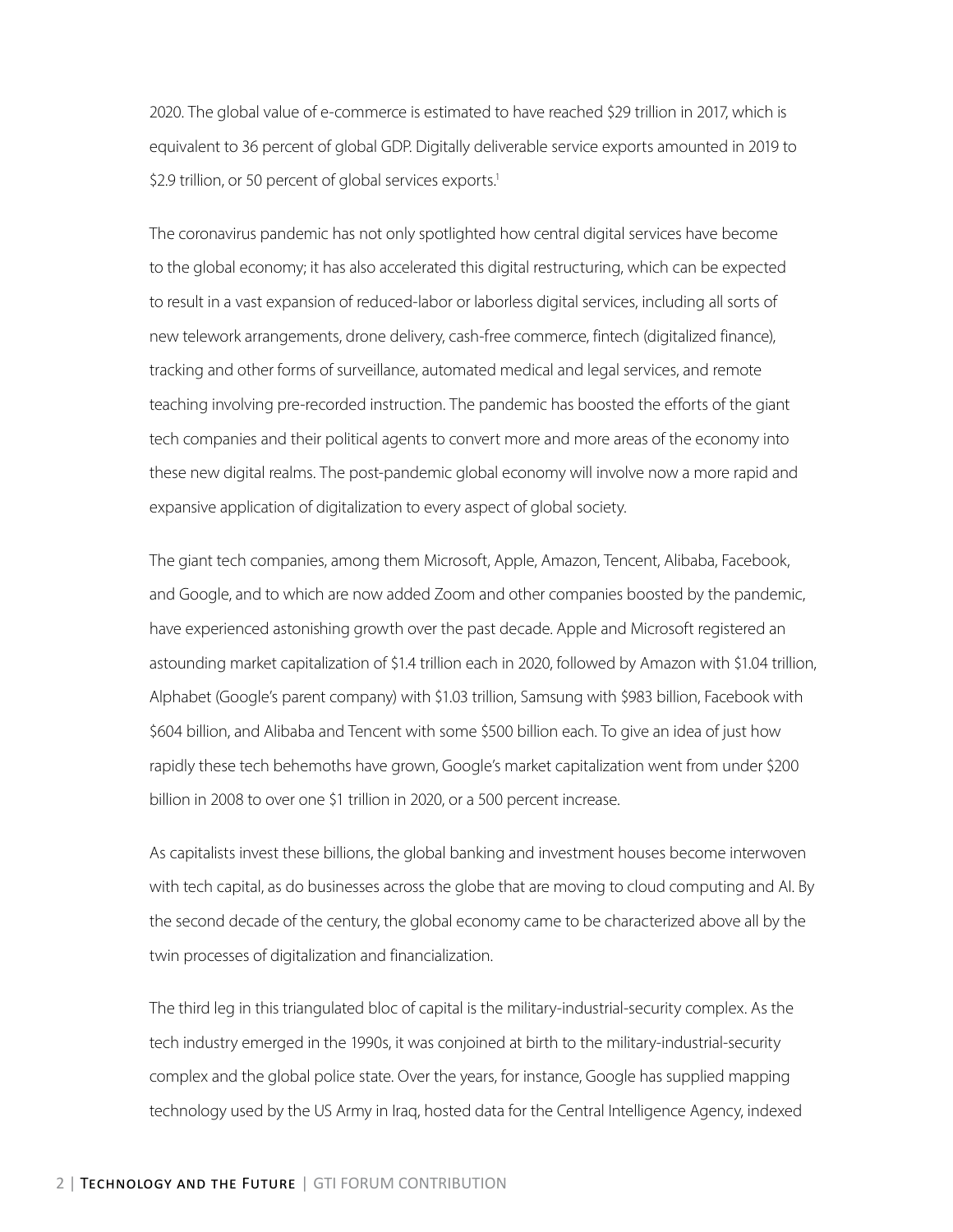the National Security Agency's vast intelligence databases, built military robots, co-launched a spy satellite with the Pentagon, and leased its cloud computing platform to help police departments predict crime. Amazon, Facebook, Microsoft, and the other tech giants are thoroughly intertwined with the military-industrial and security complexes. The rise of the digital economy blurs the boundaries between military and civilian sectors of the economy, and brings together finance, military-industrial, and tech companies around a combined process of financial speculation and militarized accumulation.

The apologists of global capitalism claim that the digital economy will bring high-skilled, highpaid jobs and resolve problems of social polarization and stagnation. It is true that the first wave of digitalization in the late twentieth century generated high-paid, high-skilled jobs for some, giving rise to new armies of tech and finance workers, engineers, software programmers, and so on. However, digitalization produced a much more numerous mass of de-skilled, low-wage workers and an expansion of the ranks of surplus labor. But the new wave of digitalization threatens now to make redundant much so-called "knowledge work" and to de-skill and downgrade a significant portion of those knowledge-based jobs that remain. Increasingly, cognitive labor and gig workers face low wages, dull repetitive tasks, and precariousness. As "big data" captures data on knowledge-based occupations at the workplace and in the market, and then converts it into algorithms, this labor itself is threatened with replacement.

Even before the pandemic hit, automation was spreading from industry and finance to all branches of services, even to fast food and agriculture. It is expected to eventually replace much professional work such as lawyers, financial analysts, doctors, journalists, accountants, insurance underwriters and librarians. AI-driven technologies are at this time becoming more widely adopted worldwide as a result of the conditions brought about by the contagion. The pandemic allows the TCC to massively push forward capitalist restructuring that it could not previously accomplish because of resistance to the digital takeover. There appears to be a new bifurcation of work spurred on by the pandemic, between those who will shift to remote work and from their homes face new forms of control and surveillance, and those locked into high-risk "essential" in-person work, such as health care providers, cleaners, and transport and delivery workers.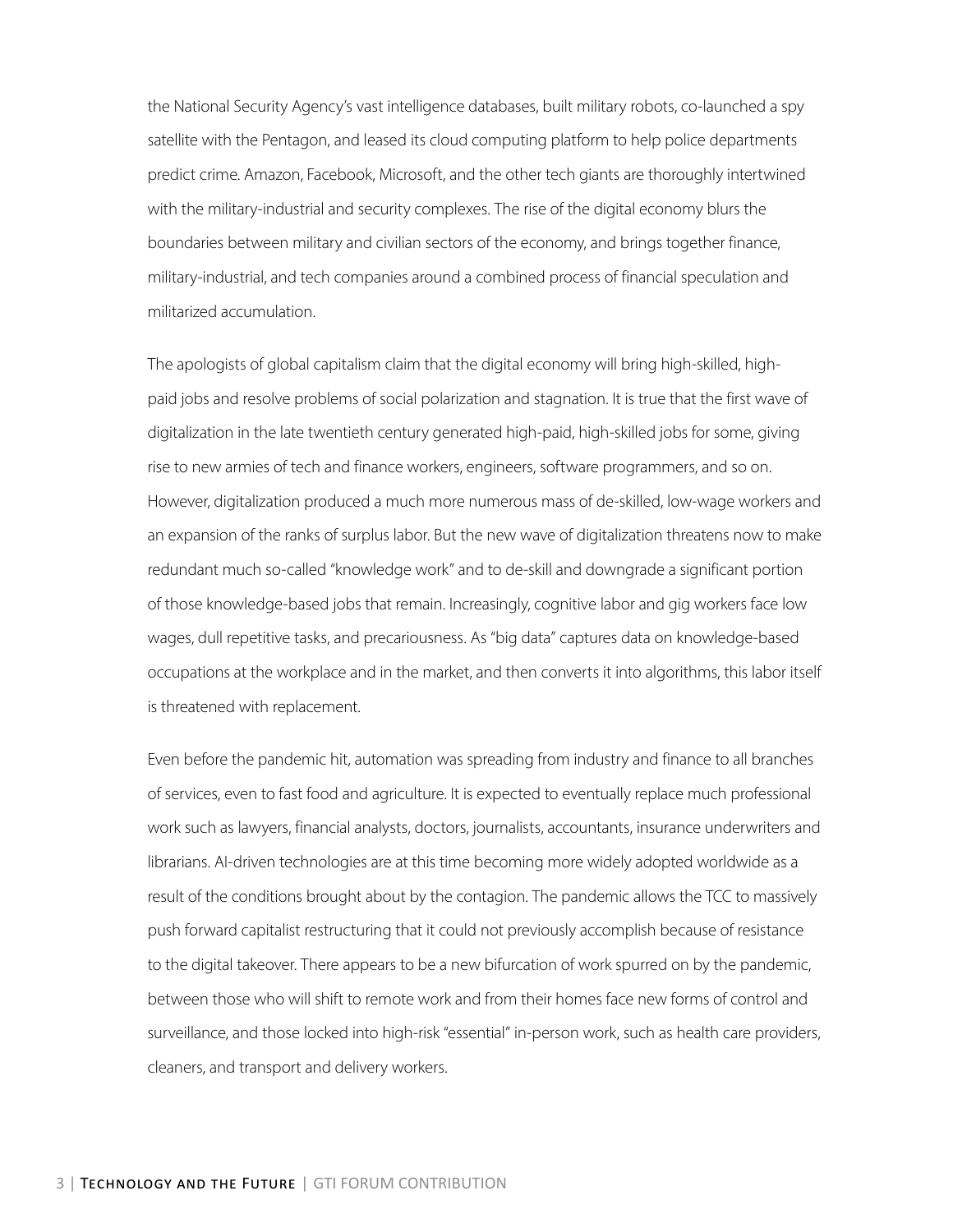Capitalist states face spiraling crises of legitimacy after decades of hardship and social decay wrought by neoliberalism, aggravated by these states' inability to manage the health emergency and the economic collapse. In the aftermath of the pandemic, there will be more inequality, conflict, militarism, and authoritarianism as social upheaval and civil strife escalate. The ruling groups will turn to expanding the global police state to contain mass discontent from below. Well before the contagion, the agents of this emerging global police state had been developing new modalities of policing and repression made possible by applications of digitalization and fourth industrial revolution technologies, such as unmanned attack and transportation vehicles, robot soldiers, a new generation of superdrones and flybots, hypersonic weapons, microwave guns that immobilize, biometric identification, and more.

While the ruling groups deploy the new technologies to enhance their control and profit-making, this same technical infrastructure of the fourth industrial revolution is producing the resources in which a political and economic system very different from the global capitalism in which we live could be achieved. If we are to free ourselves through these new technologies, however, we would first need to overthrow the oppressive and archaic social relations of global capitalism.

#### Endnotes

1. United Nations Conference on Trade and Development (UNCTAD), Digital Economy Report 2019 (New York: United Nations, 2019), available at [https://unctad.org/en/PublicationsLibrary/der2019\\_en.pdf.](https://unctad.org/system/files/official-document/der2019_en.pdf)